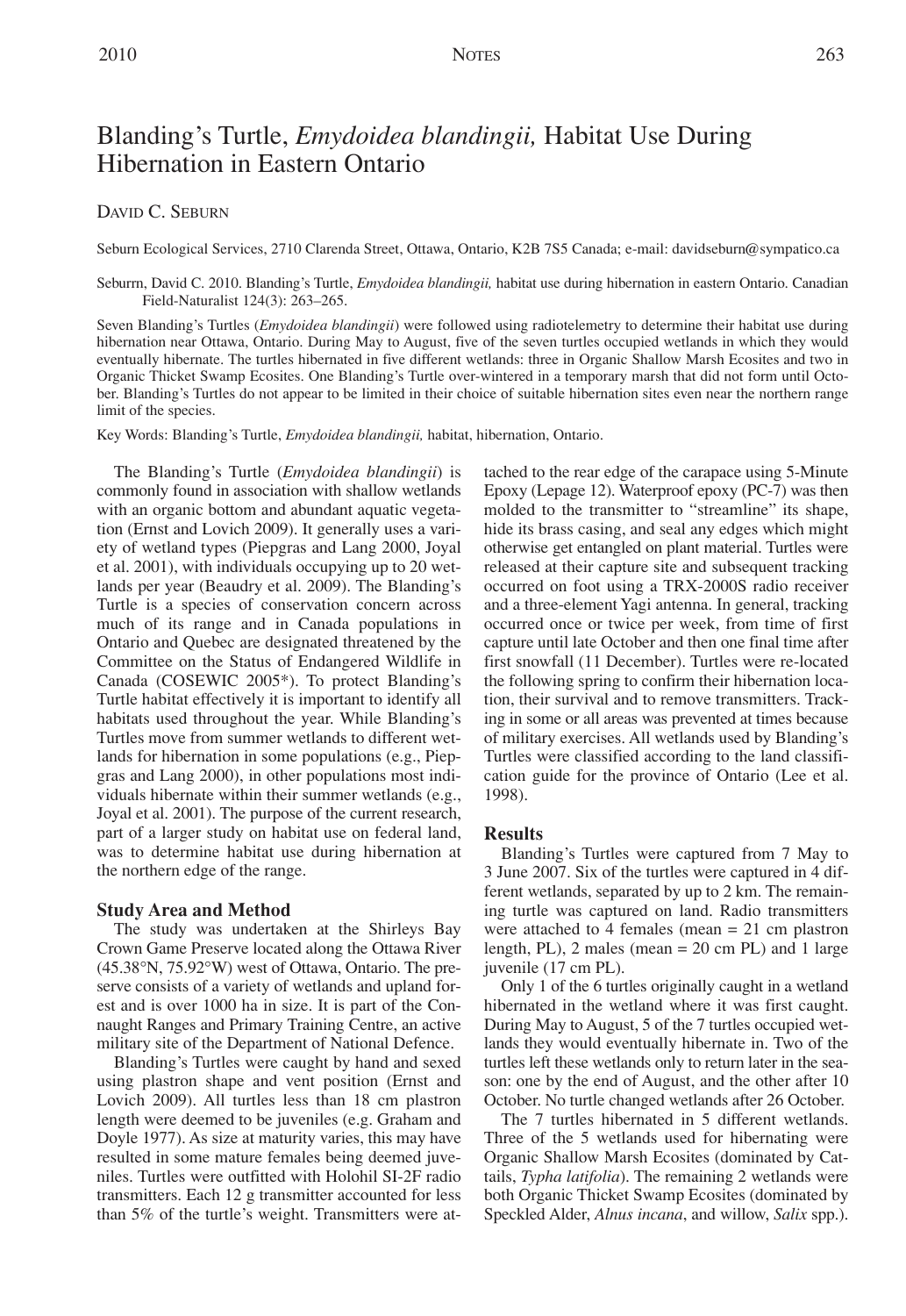Although Blanding's Turtles occupied a number of other wetlands, the only other wetland type used was Maple Organic Deciduous Swamp Ecosite. This type of wetland dried up during June, prompting the movement of turtles.

The 2 largest hibernation sites  $(> 2 \text{ ha})$  each had 2 radio-tracked turtles hibernating within them. Radiotracked turtles in the same wetland were not hibernating communally, but were less than 20 m apart. It is noteworthy that one adult female left a large permanent marsh to hibernate in a temporary marsh adjacent to it. This site did not fill with rain until October, but the turtle was first tracked there on 28 September, on dry land. On 1, 5 and 10 October she was tracked to a third wetland, returning to the temporary wetland between 10 and 26 October.

## **Discussion**

Blanding's Turtles hibernated in marshes and shrub swamps in the current study. Other studies have found Blanding's Turtles to hibernate in a wide variety of locations, including "permanent pools" (Joyal et al. 2001), ponds (Ross and Anderson 1990), marshes (Edge et al. 2009), shrub swamps (Sajwaj and Lang 2000; Kiviat et al. 2004), Red Maple (*Acer rubrum*) swamps (Joyal et al. 2001, Kiviat et al. 2004), bogs and fens (Edge et al. 2009; Newton and Herman 2009), spring fed ponds (Kiviat et al. 2004), and streams (Newton and Herman 2009). The choice of one of the turtles in this study to hibernate in a small temporary marsh is in contrast to the other more permanent wetlands used by individuals in this study or other studies previously cited. The fact that the turtle moved to the wetland before it filled with water suggests that the turtle was familiar with the wetland and had probably hibernated there previously. To the best of my knowledge, this represents the first documented use by Blanding's Turtles of such an ephemeral wetland for hibernation, although Conant (1951) reported two individuals hibernating on land under wet leaves at the Toledo Zoo.

The fact that Blanding's Turtles hibernated in a range of wetland types and sizes suggests that hibernation sites were not limiting at this location. In their review of turtle winter ecology, Ultsch and Reese (2008) concluded that suitable hibernacula are likely not a limiting factor for turtle species that are anoxia tolerant. Although quantitative studies on anoxia tolerance of Blanding's Turtles have not been undertaken, field studies suggest it is anoxia tolerant (e.g., Sajwaj and Lang 2000, Edge et al. 2009, Newton and Herman 2009).

In this study, five of seven Blanding's Turtles hibernated within wetlands they used during the spring or summer. Similarly, 10 of 14 Blanding's Turtles in Maine hibernated within their summer range (Joyal et al. 2001). Nonetheless, identification of wetlands used by Blanding's Turtles based strictly on observations of basking individuals will likely underestimate the total habitat used and may exclude some hibernation sites. Given the fidelity Blanding's Turtles demonstrate to hibernation sites (e.g., Kiviat et al. 2004; Edge et al. 2009; Newton and Herman 2009) such an oversight could result in a lack of protection for important habitats.

## **Acknowledgments**

Funding for this project was provided by the Interdepartmental Recovery Fund of Environment Canada. I am grateful to the Department of National Defence for granting permission to work on their land and to the National Capital Commission for coordinating the project. All animal handling and transmitter attachment techniques were approved by the Wildlife Animal Care Committee of the Ontario Ministry of Natural Resources. Permission to conduct research on Blanding's Turtles on federal land was granted by Canadian Wildlife Service, Ontario Region. I am also deeply indebted to Mr. Bill Bower for introducing me to Blanding's Turtles on the base. His knowledge and enthusiasm about the base and the turtles greatly aided my work. I am also grateful to Carolyn Seburn and Eric Snyder for assisting with the fieldwork.

#### **Documents Cited** (marked \* in text)

**COSEWIC.** 2005. COSEWIC assessment and update status report on the Blanding's Turtle *Emydoidea blandingii* in Canada. Committee on the Status of Endangered Wildlife in Canada. Ottawa. viii + 40 pages.

## **Literature Cited**

- **Conant, R.** 1951. The Reptiles of Ohio. Second edition. University of Notre Dame Press, Notre Dame. 284 pages.
- **Edge, C. B., B. D. Steinberg, R. J. Brooks,** and **J. D. Litzgus.** 2009. Temperature and site selection by Blanding's Turtles (*Emydoidea blandingii*) during hibernation near the species' northern range limit. Canadian Journal of Zoology 87: 825-834.
- **Ernst, C. H.,** and **J. E. Lovich.** 2009. Turtles of the United States and Canada. Second edition. Johns Hopkins University Press, Baltimore. 827 pages.
- **Graham, T. E.,** and **T. S. Doyle.** 1977. Growth and population characteristics of Blanding's turtle, *Emydoidea blandingii*, in Massachusetts. Herpetologica 33: 410-414.
- **Joyal, L. A., M. McCollough,** and **M. L. Hunter, Jr.** 2001. Landscape ecology approaches to wetland species conservation: a case study of two turtle species in southern Maine. Conservation Biology 15: 1755–1762.
- **Kiviat, E., G. Stevens, K. L. Munger, L.T. Heady, S. Hoeger, P.J. Petokas,** and **R. Brauman.** 2004. Blanding's turtle response to wetland and upland habitat construction. Pages 93-99, *in* Conservation and Ecology of Turtles of the Mid-Atlantic Region: A Symposium. *Edited by* C. W. Swarth, W. M. Roosenburg, and E. Kiviat. Bibliomania, Salt Lake City.
- **Lee, H. T., W. D. Bakowsky, J. Riley, J. Bowles, M. Puddister, P. Uhlig,** and **S. McMurray.** 1998. Ecological Land Classification for Southern Ontario: First Approximation and Its Application. Ontario Ministry of Natural Resources, Southcentral Science Section, Science Development and Transfer Branch. SCSS Field Guide FG-02.